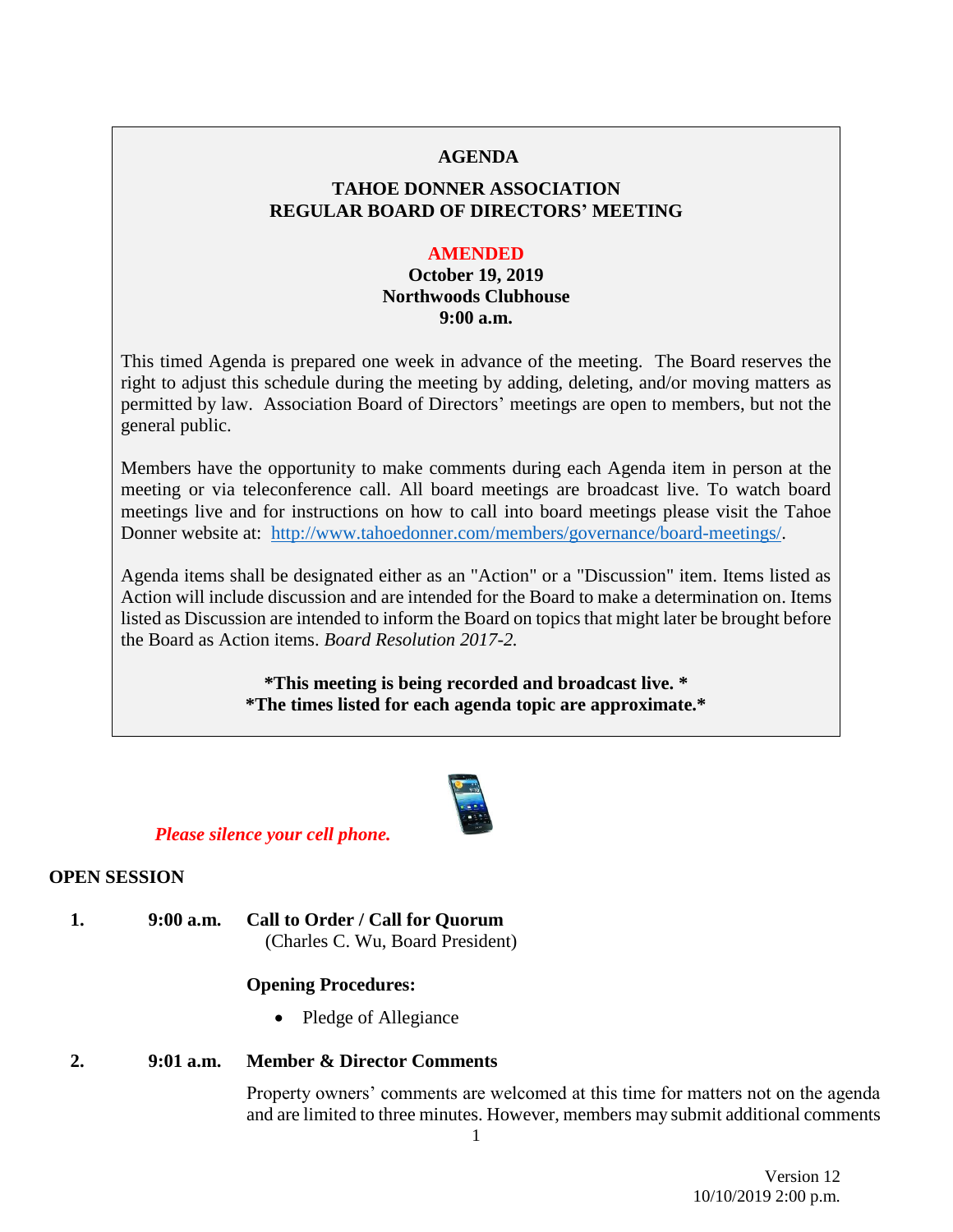by email to the Board at **board@tahoedonner.com**. The Board president will recognize members to comment on agenda items as they occur. Members will have the option of making comments during the meeting in person, or via teleconference call. Members are requested to identify themselves and to include Unit and Lot Number or Tahoe Donner address. Directors and Staff are limited by law to brief responses and clarifying questions to matters not on the agenda. Directors may request Staff to report back to the Board concerning such matters and place the matter on a future Board agenda.

Board meetings are defined by the Davis-Stirling Act as a gathering of a majority of directors at the same time and place to "hear, discuss, or deliberate upon any item of business that is within the authority of the Board." (Civ. Code §4090.) A Board meeting is a meeting of the corporation's Board of Directors' to conduct business of the corporation.

#### **3. 9:05 a.m. Action: Consent Calendar**

All items listed under the Consent Calendar are considered to be routine and will be approved by one motion. There will be no separate discussion of these items unless a member of the Board requests a specific item to be removed from the Consent Calendar for separate action. Any item so removed will be taken up following the motion to approve the remainder of the Consent Calendar.

- September 20, 2019 Meeting Minutes
- September 21, 2019 Meeting Minutes
- Executive Session Report
	- o September 20, 2019
	- o September 21, 2019
	- o September 23, 2019
	- o September 27, 2019
- **•** Tahoe Donner Line Dance Club New Club
- Replacement/Purchase of Tahoe Donner Bus

#### **4. 9:10 a.m. Committee / Task Force Reports**

The Board of Directors will review the Committee / Task Force written minutes and reports as a routine monthly procedure, with no board discussion or action anticipated. Specific request from chairs for board Action or Discussion will be agenized as separate topics. Routine committee membership adjustments will be placed on the consent calendar.

- Architectural Standards Committee
- Covenants Committee
- Elections Committee
- Finance Committee
- General Plan Committee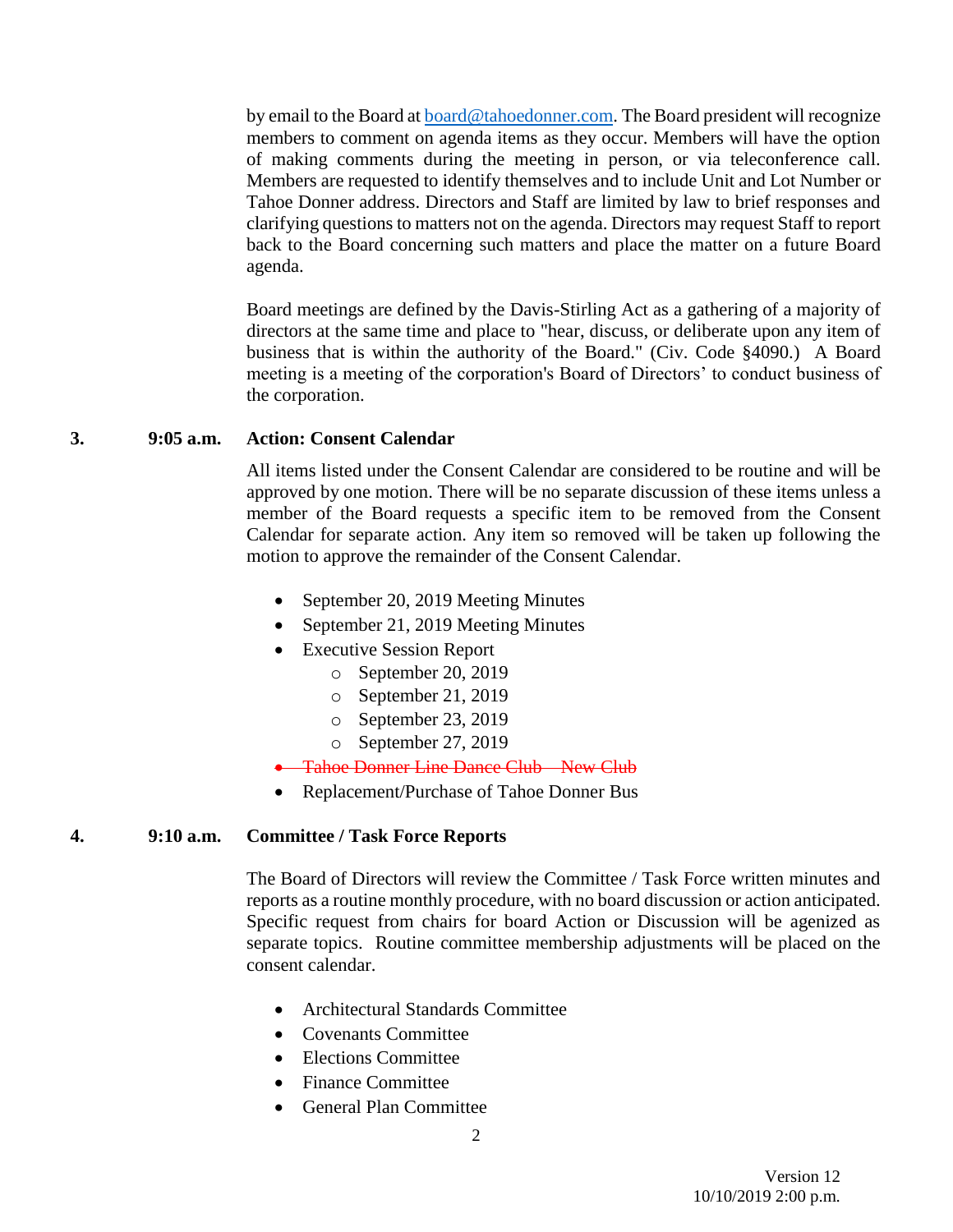|  |  |  |  |  | <b>Tahoe Donner Giving Fund Committee</b> |
|--|--|--|--|--|-------------------------------------------|
|--|--|--|--|--|-------------------------------------------|

| 5.  | $9:15$ a.m.  | <b>Action: Tahoe Donner Giving Fund</b><br>(Suzanne Sullivan, Tahoe Donnoer Giving Fund Committee Chair)                                                                                                                                       |  |  |
|-----|--------------|------------------------------------------------------------------------------------------------------------------------------------------------------------------------------------------------------------------------------------------------|--|--|
|     |              | The Board of Directors will review and consider approving expenditures for grants,<br>resignations and new committee members, and discuss the 2020 Giving Fund dinner.                                                                         |  |  |
| 6.  | $9:30$ a.m.  | <b>Discussion: General Manager Update</b><br>(Robb Etnyre, General Manager)                                                                                                                                                                    |  |  |
|     |              | The Board of Directors will receive an update from the General Manager.                                                                                                                                                                        |  |  |
| 7.  | $9:40$ a.m.  | <b>Discussion: CC&amp;Rs and Bylaws</b><br>(Board President Wu and Director Koenes)                                                                                                                                                            |  |  |
|     |              | The Board of Directors will discuss the current CC&Rs and Bylaws.                                                                                                                                                                              |  |  |
| 8.  | $9:55$ a.m.  | <b>Action: Proposed Increase in Covenant Violation Fines</b><br>(Annie Rosenfeld, Director of Risk Management and Real Property and<br>Fred Zapponi, Covenants Committee)                                                                      |  |  |
|     |              | The Board of Directors will consider increasing the fine amounts for violating<br>Tahoe Donner's Covenants. The 45 day notice was issued in January 2019. The<br>Board may take action to reject, modify or adopt the proposed fine increases. |  |  |
| 9.  | $10:10$ a.m. | <b>Action: Pending Suspension of Membership Rights and Authorization to</b><br><b>Record Lien</b>                                                                                                                                              |  |  |
|     |              | (Annie Rosenfield, Director of Risk Management and Real Property)                                                                                                                                                                              |  |  |
|     |              | The Board of Directors will be asked to authorize the recording of liens against the<br>properties of members who have failed to bring their assessment accounts current,<br>which will result in the suspension of their membership rights.   |  |  |
|     |              | APN-45-610-19<br>APN-45-630-15<br>APN-44-280-39<br>APN-45-220-33<br>APN-46-160-06                                                                                                                                                              |  |  |
| 10. | $10:20$ a.m. | <b>Action: Draft Covenants Citation Process</b><br>(Annie Rosenfeld, Director of Risk Management and Real Property and<br>Fred Zapponi, Covenants Committee)                                                                                   |  |  |
|     |              | The Board of Directors will be updated on the draft Covenants Citation Process                                                                                                                                                                 |  |  |

The Board of Directors will be updated on the draft Covenants Citation Process proposal submitted by the Covenants Committee.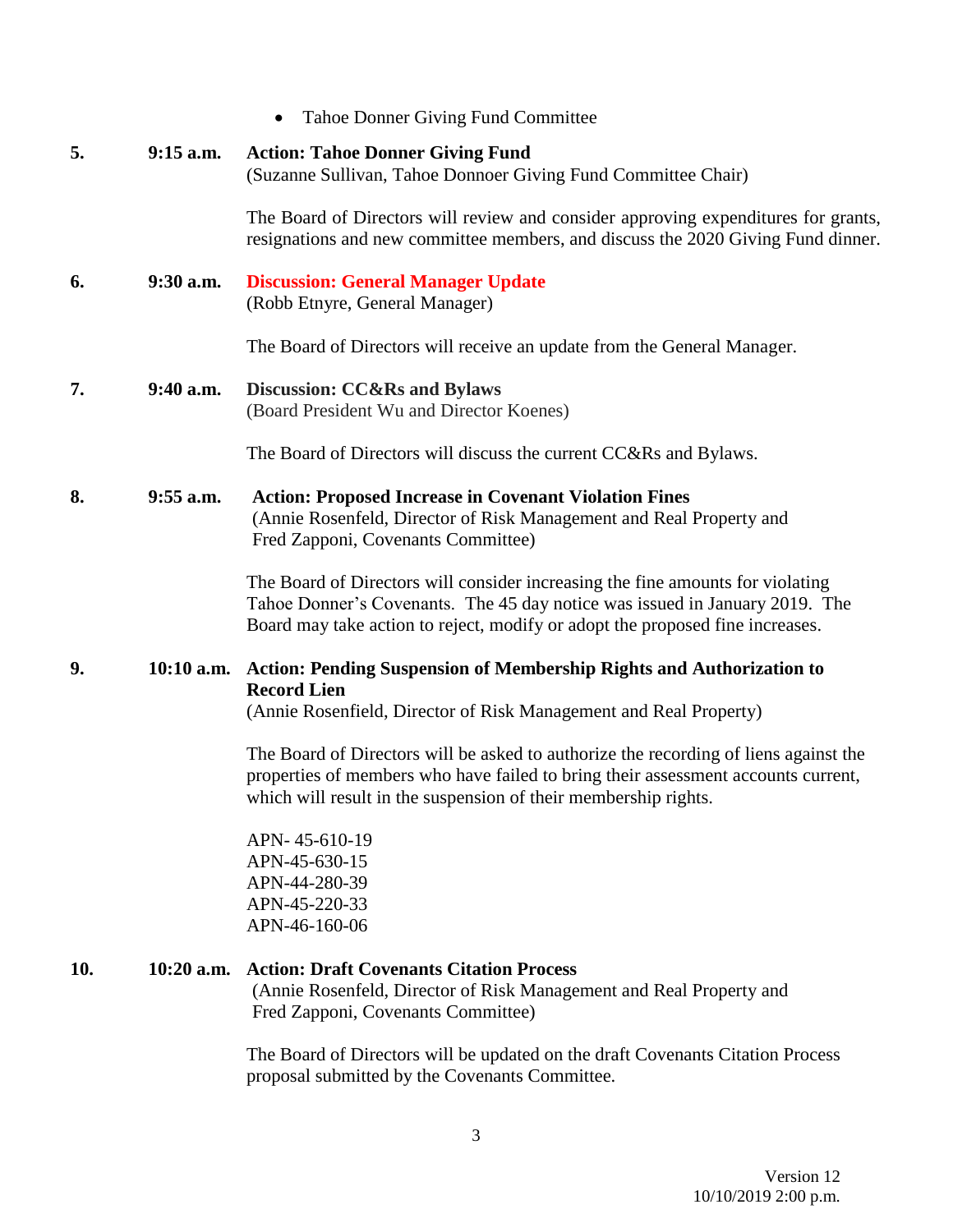**11. 10:30 a.m. Break**

# **12. 10:40 a.m. Action: Accessory Dwelling Units**

(Laura Lindgren and Rod Whitten, Architectural Standards)

The Board of Directors will discuss Tahoe Donner's reposonse to the new law regarding accessory dwelling units. The Board may direct staff to draft rules for consideration at the November Board meeting.

# **13. 10:50 a.m. Action: Pizza on the Hill**

(Robb Etnyre, General Manager)

The Board of Directors will consider future operations and considerations by management.

**14. 11:00 a.m. Action: Committee Charters Review** (Board of Directors)

> The Board of Directors will provide guidance on desired changes to committee charters.

- Architectural Standards Committee
- Covenants Committee
- Elections Committee
- Finance Committee
- General Plan Committee
- Giving Fund Committee

# **15. 11:15 a.m. Action: Approval of 2020 Budget**

(Mike Salmon, Director of Finance & Accounting)

The Board of Directors will discuss and consider approving the 2020 Budget.

#### **16. 12:00 p.m. Lunch**

All members are invited to join the Board of Directors for lunch. The Board Meeting will resume promptly at 12:30 p.m. to Agenda item 17 – Executive Session.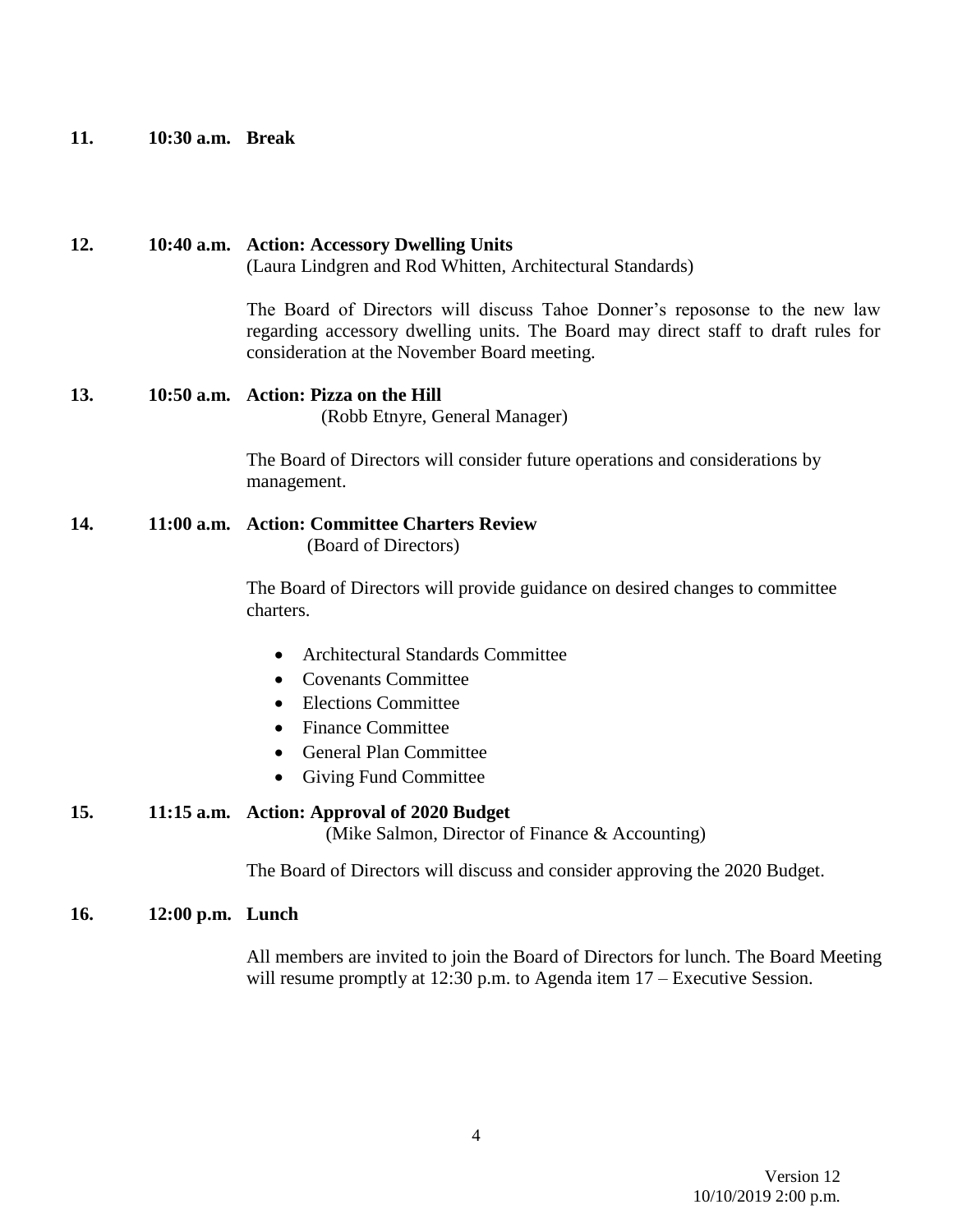# **17. 12:30 p.m. Executive Session (closed to members)**

The Board is allowed to meet in "executive session" to discuss certain topics (Civil Code §4935).

The Board of Directors plan to meet in Executive Session to discuss the following:

- Legal Matters
- Personnel Matters
- Contracts
- Member Appeals
- Approval of Executive Session Minutes

# **18. 1:30 p.m. Adjournment**

The next regularly scheduled Board of Directors meeting will be on **November 23, 2019** at the Northwoods Clubhouse, Mezzanine Room.

### **Tahoe Donner Committee Meeting Schedule**

<https://www.tahoedonner.com/wp-content/uploads/2019/07/Committee-Meeting-Schedule.pdf>

- Architectural Standards Committee
	- o Next Meeting October 16, 2019 9:00 a.m.
- Covenants Committee
	- o Next Meeting November 14, 2019 at 3:00 p.m.
- Elections Committee
	- o Next Meeting TBD
- Finance Committee
	- o Next Meeting November 14, 2019 at 3:00 p.m.
- General Plan Committee
	- o Next Meeting November 4, 2019 at 2:30 p.m.
- Tahoe Donner Giving Fund Committee
	- o Next Meeting November 18, 2019 at 3:00 p.m.

# **\*All committee meetings are held at the Northwoods Clubhouse. \***